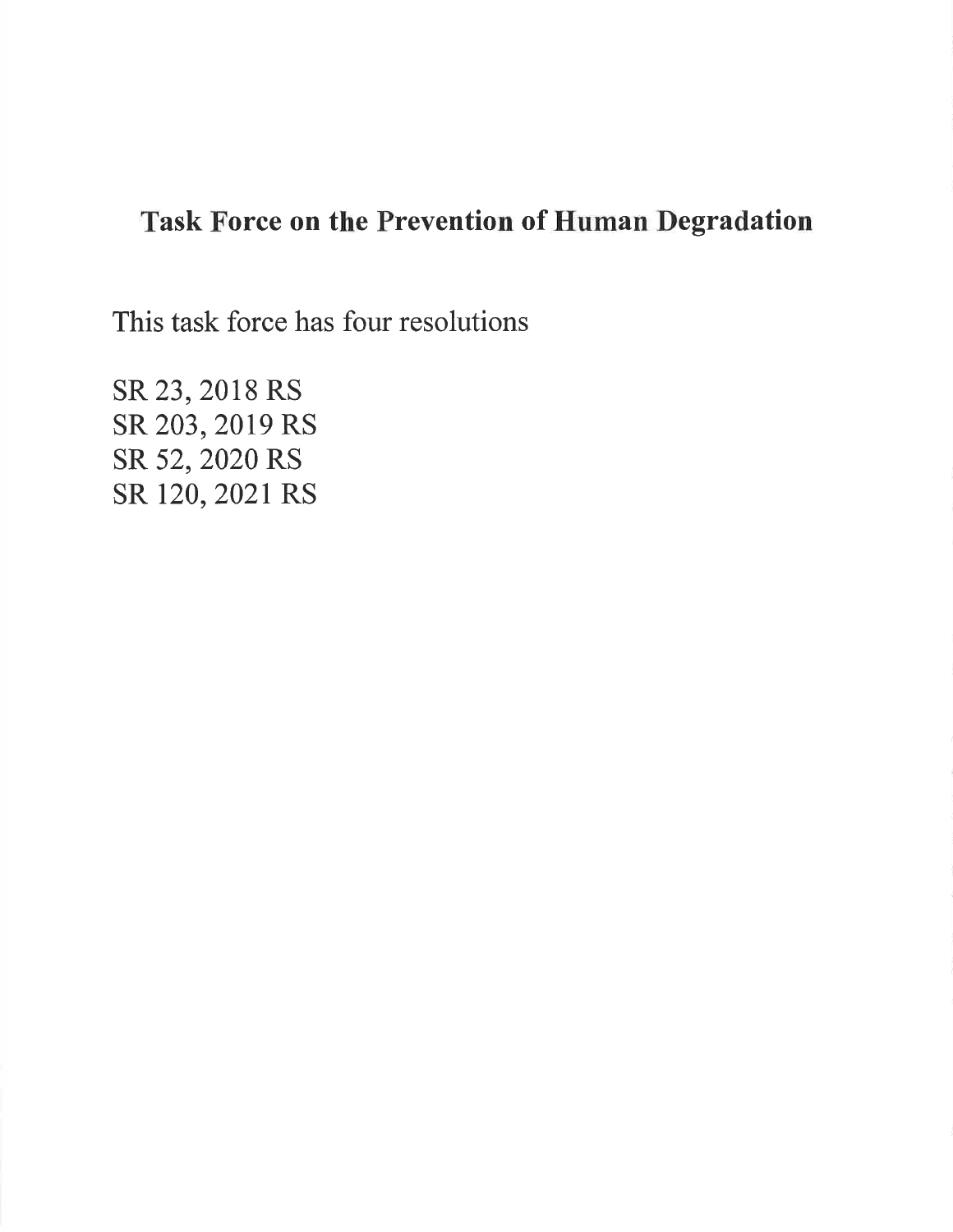# 2018 Second Extraordinary Session **SENATE RESOLUTION NO. 23** BY SENATOR BARROW

# A RESOLUTION

To create the Task Force on Prevention of Human Degradation and Exploitation of Vulnerable Individuals in Community-Based Residential Settings.

WHEREAS, safe and secure housing is a basic necessary element for survival that should be afforded to vulnerable individuals without threat of degradation, exploitation, or abuse at the hands of property owners or land owners; and

WHEREAS, many vulnerable adults in need of housing are recipients of government funded assistance, such as social security payments, Supplemental Nutrition Assistance Program (SNAP) food stamps, or other federal or state stipends or subsidies; and

WHEREAS, while there are many genuinely good and caring property owners or landowners, the vulnerability of certain populations and access to their government benefits has created an opportunity for certain unsavory individuals to manipulate, scam, exploit, or stockpile individuals in unclean, unsafe, overcrowded, and unhealthy community-based residential settings; and

WHEREAS, it is imperative that the government agencies and associations entrusted with ensuring the health and welfare of the public come together to develop a strategy for regulating this situation so as to protect those most vulnerable and penalize those who are exploiting them.

THEREFORE, BE IT RESOLVED that the Senate of the Legislature of Louisiana does hereby create the Task Force on Prevention of Human Degradation and Exploitation of Vulnerable Individuals in Community-Based Residential Settings.

BE IT FURTHER RESOLVED that the task force shall be comprised of the following fifteen members:

(1) The secretary of the Louisiana Department of Health, or his designee, who shall call the first meeting of the task force on or before October 1, 2018, and shall ensure that the task force fulfills its charge and submits the report required by this Resolution.

(2) The state health officer, or his designee.

(3) The director of the health standards section within the Louisiana Department of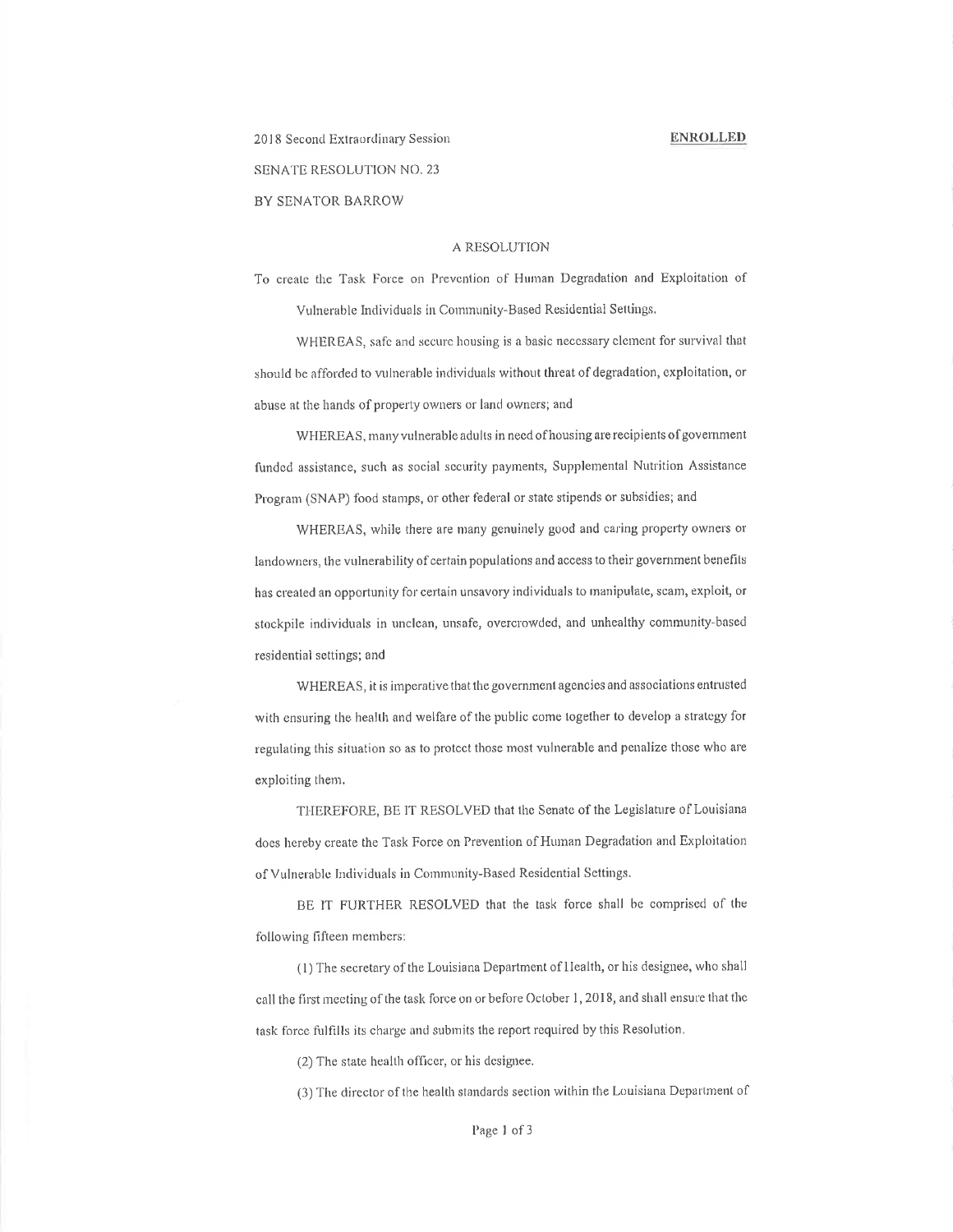## SR NO. 23 IENROLLED

Health, or his designee.

(4) The director of the adult protective services section within the Louisiana Department of Health, or his designee.

(5) The secretary of the Department of Children and Family Services, or his designee.

 $(6)$  The attorney gencral, or his designee.

(7) The state fire marshal, or his designee.

(8) The executive director of the Louisiana Municipal Association, or his designee.

(9) The executive director of the Police Jury Association of Louisiana, or his designee.

(10) The executive director of the Advocacy Center of Louisiana, or his designee.

(11) The executive director of the Louisiana Sheriffs' Association, or his designee.

(12) The executive director of the Louisiana District Attorneys Association, or his designee.

(13) One person appointed by the chairman of the Senate Committee on Health and Welfare.

(14) One person appointed by the chairman of the Senate Committee on Judiciary C'

(15) The executive director of the Governor's Office of Elderly Affairs, or his designee,

BE IT FURTHER RESOLVED that the task force shall meet as often as is necessary to research, discuss, compile, and submit a report containing findings and recommendations to the Louisiana Senate on or before February 1, 2019.

BE IT FURTHER RESOLVED that in executing its charge, the task force shall consider and recommend to the Senate the following:

(l) All present federal and state laws, rules, and regulations, as well as local ordinances in existence, to protect vulnerable individuals from degradation and exploitation by certain property owners or landowners.

(2) Any state laws, rules, and regulations or local ordinances proposed as necessary to protcct vulnerable individuals fiorn degradation and exploitation by certain propcrty owncrs or landowners.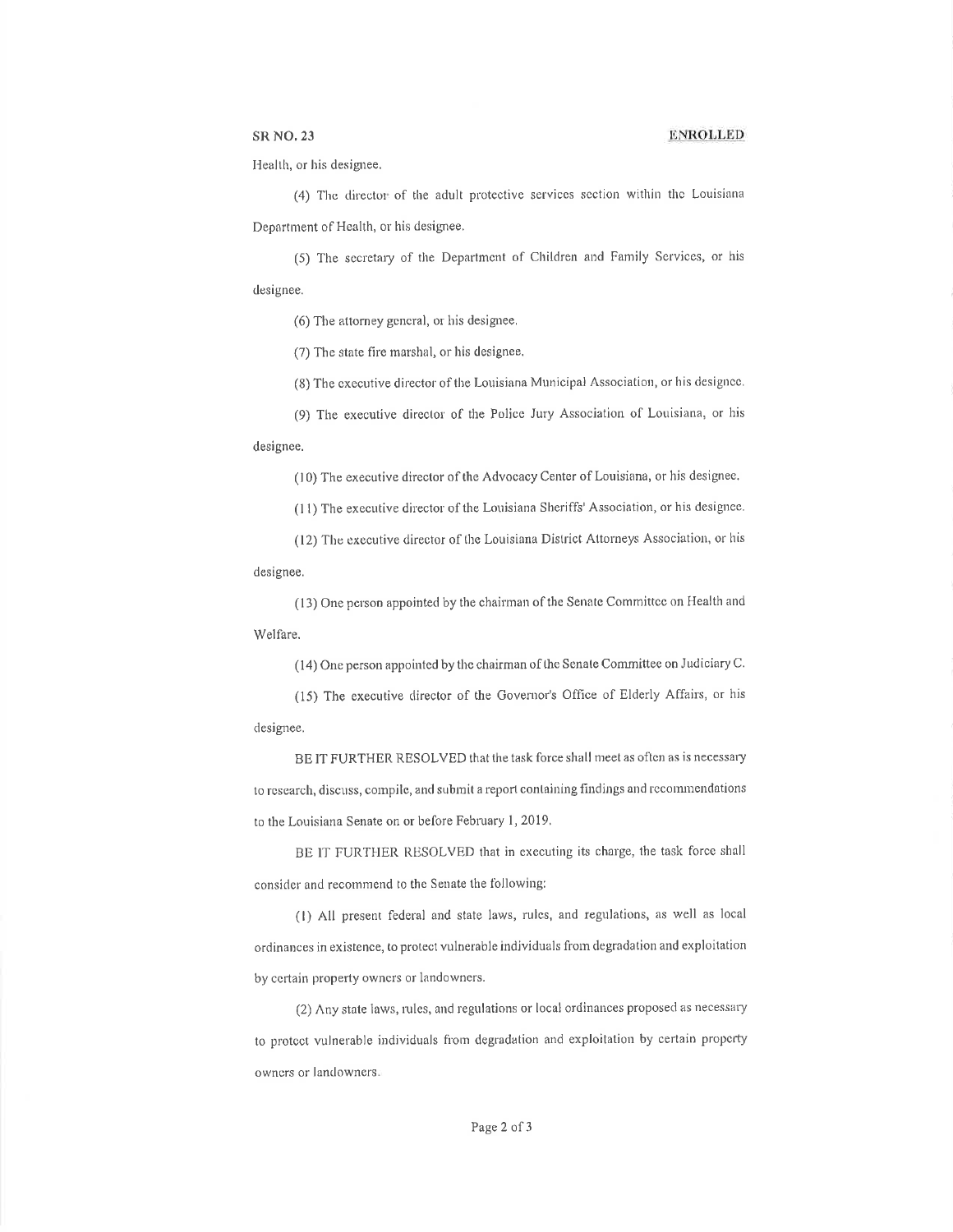# **SR NO. 23**

## **ENROLLED**

(3) Any proposals for regulation of community-based residential settings in which non-related individuals reside in a single dwelling and the rent or fees paid to the property owner or landowner are derived from government funded assistance, such as social security payments, Supplemental Nutrition Assistance Program (SNAP) food stamps, or other federal or state stipends or subsidies.

(4) Any civil or criminal penaltics to be assessed against a property owner or landowner who manipulates, scams, exploits, or stockpiles individuals in unclean, unsafe, overcrowded, and unhealthy community-based residential settings.

(5) Any transition or relocation plan for vulnerable individuals who reside in a community-based setting that is deemed unclean, unsafe, overcrowded, and unhealthy.

(6) Any other recommendation decmed important by the task force to address this matter.

BE IT FURTHER RESOLVED that the task force shall serve without compensation, except per diem or expense reimbursement to which they may be individually entitled as members of their respective organization.

BE IT FURTHER RESOLVED that the task force shall terminate on July 1, 2019.

BE IT FURTHER RESOLVED that a copy of this Resolution be transmitted to the secretary of the Louisiana Department of Health, the state health officer, the director of the health standards section within the Louisiana Department of Health, the director of the adult protective services section within the Louisiana Department of Health, the secretary of the Department of Children and Family Services, the attorney general, the state fire marshal, the executive director of the Louisiana Municipal Association, the executive director of the Police Jury Association of Louisiana, the executive director of the Advocacy Center of Louisiana, the executive director of the Louisiana Sheriffs' Association, the executive director of the Louisiana District Attorneys Association, the chairman of the Senate Committee on Health and Welfare, the executive director of the Governor's Office of Elderly Affairs, and the chairman of the Senate Committee on Judiciary C.

PRESIDENT OF THE SENATE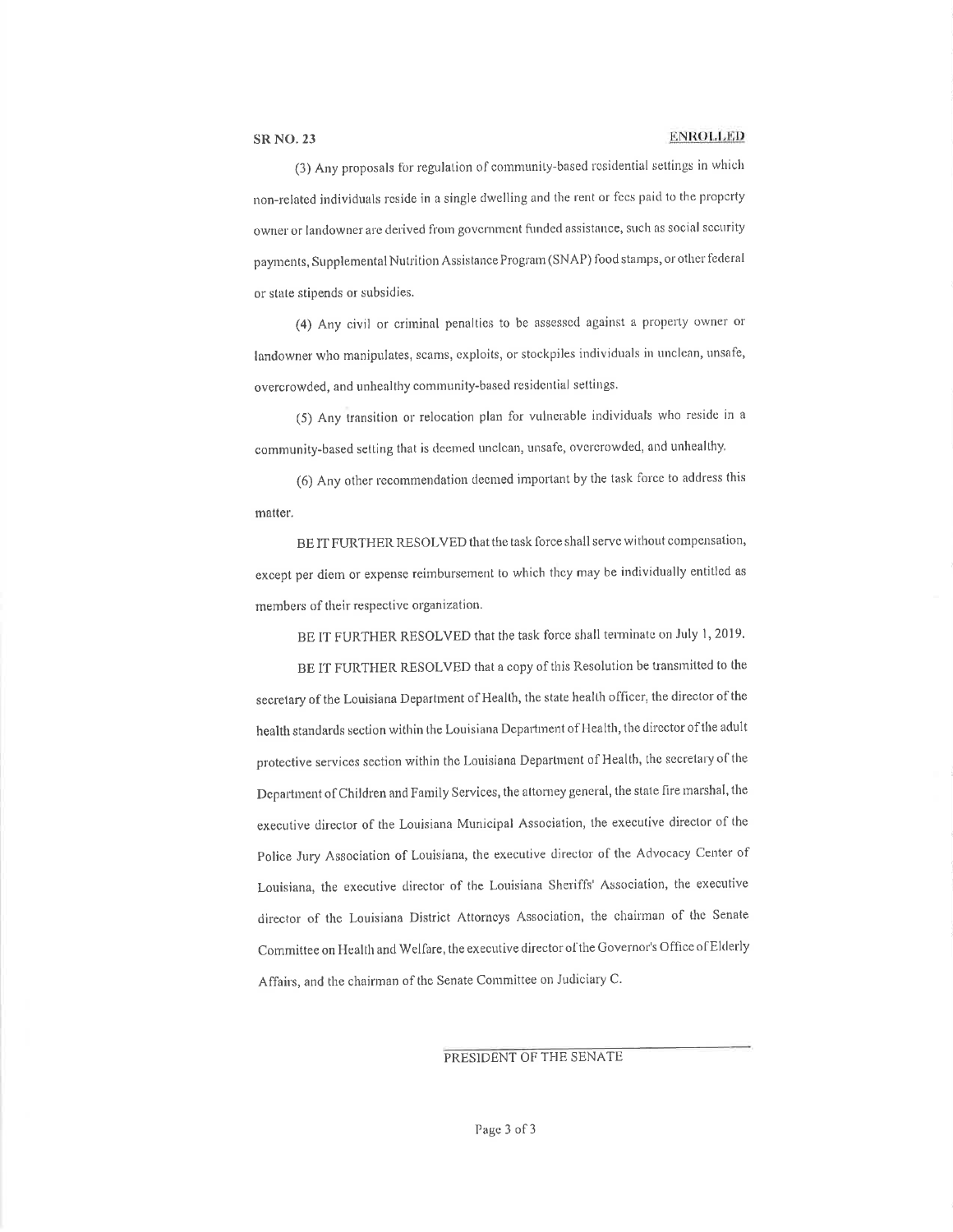# 2019 Regular Session

# **SENATE RESOLUTION NO. 203**

BY SENATOR BARROW

# A RESOLUTION

To continue and provide with respect to the Task Force on Prevention of Human Degradation and Exploitation of Vulnerable Individuals in Community-Based Residential Settings created by Senate Resolution No. 23 of the 2018 Second Extraordinary Session of the Legislature.

WHEREAS, through Senate Resolution No. 23 of the 2018 Second Extraordinary Session, the legislature formed a task force to study and make recommendations relative to current and proposed regulations necessary to protect nonrelated individuals residing in a single dwelling from a property owner or landlord who acts without regard to basic rights and responsibilities owed to his tenants; and

WHEREAS, after months of research and numerous public meetings, Senate Bill No. 218 of the 2019 Regular Session of the Legislature was filed to establish a minimum standard for shared housing establishments, which included certain residency prohibitions that were suggested to be in violation of the Fair Housing Act, 42 USC 3601 et seq.; and

WHEREAS, in an effort to clarify that Senate Bill No. 218 was not intended to discriminate against any resident, it was amended in the Senate Committee on Health and Welfare to establish a rental housing registry and apply to all rental properties regardless of the unique characteristics of its residents; and

WHEREAS, this equal application to all rental properties drew insurmountable opposition from landlords and property owners who would be subject to the rental housing registry; and

WHEREAS, after meeting with the opposition and sincerely attempting to address expressed concerns, Senate Bill No. 218 was amended on the Senate floor to limit the requirement of the rental housing registry to single-family dwellings that were rented to four or more unrelated adults, to exempt apartments, complexes, and residential dwellings licensed by the Louisiana Department of Health and the Louisiana Department of Children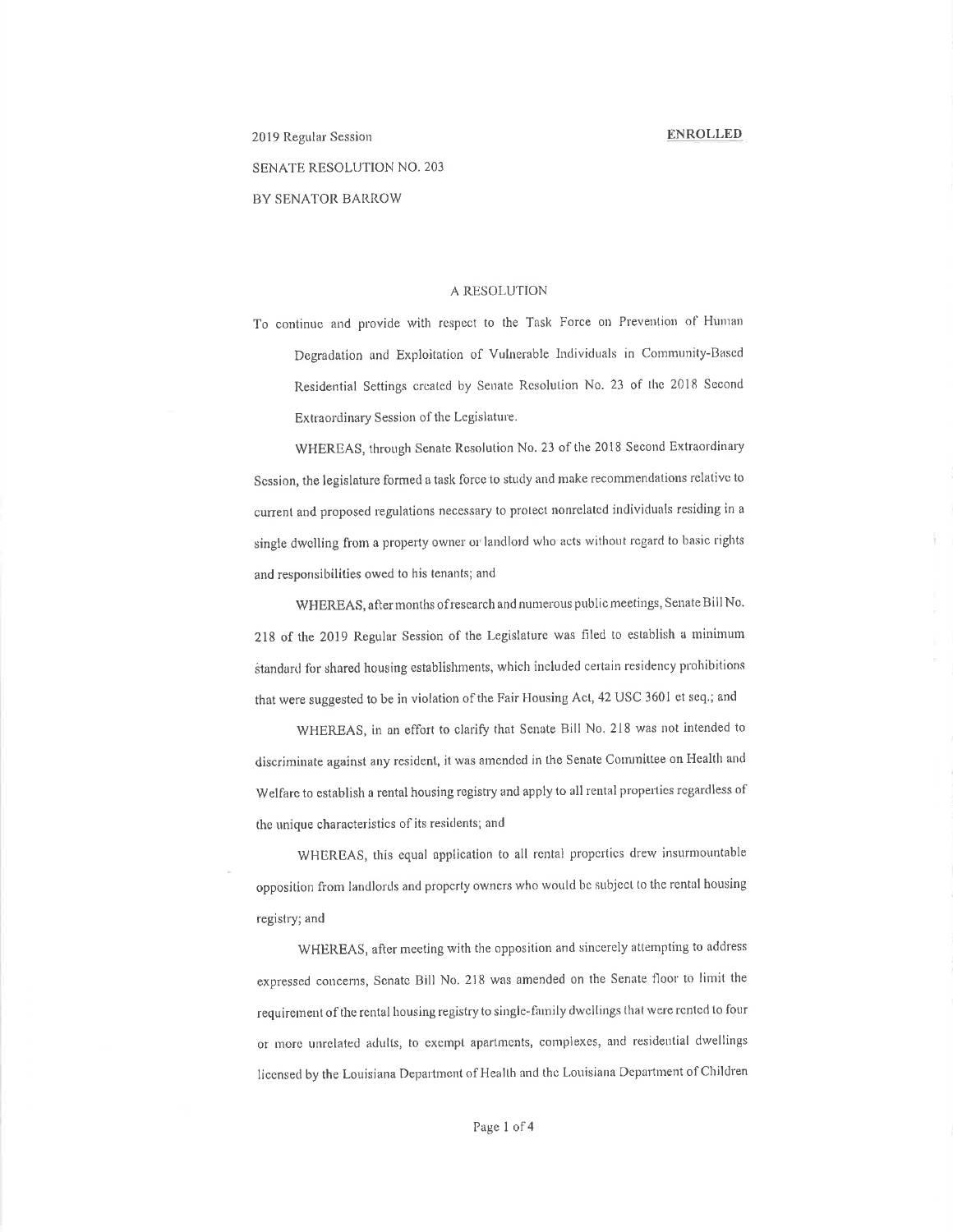# **SR NO. 203**

### **ENROLLED**

and Family Services, and to place all authority for implementation and enforcement with the local parish and municipal governing bodies to be accomplished by local ordinance; and

WHEREAS, even with these significant changes to Senate Bill No. 218, the opposition was unwavering and, due to the short nature of a regular fiscal legislative session, time did not allow for further negotiation; and

WHEREAS, the work of the Task Force on Prevention of Human Degradation and Exploitation of Vulnerable Individuals in Community-Based Residential Settings is not complete until a legal and fair solution to the problem of unregulated rental housing is devised and implemented, and it is imperative that those organizations that oppose Senate Bill No. 218 join in this effort to craft a solution that works for all.

THEREFORE, BE IT RESOLVED that the Senate of the Legislaturc of Louisiana does hereby continue and provide with respect to the Task Force on Prevention of Human Degradation and Exploitation of Vulnerable Individuals in Community-Based Residential Settings, created by Senate Resolution No. 23 of the 2018 Second Extraordinary Session of the Legislature.

BE IT FURTHER RESOLVED that the task force shall continue to study the following as set forth in its original charge:

(1) All present federal and state laws, rules, and regulations, as well as local ordinances in existence, to protect vulnerable individuals from degradation and exploitation by certain property owners or landowners.

(2) Any state laws, rules, and regulations or local ordinances proposed, as necessary, to protect vulnerable individuals from degradation and exploitation by certain property owners or landowners.

(3) Any proposals for regulation of community-based residential settings in which nonrelated individuals reside in a single dwelling and the rent or fees paid to the property owner or landowner are derived from government-funded assistance, such as social security payments, Supplemental Nutrition Assistance Program (SNAP) food stamps, or other federal or state stipends or subsidies.

(4) Any civil or criminal penaltics to be assessed against a property owner or landowner who manipulates, scams, exploits, or stockpiles individuals in unclean, unsafe,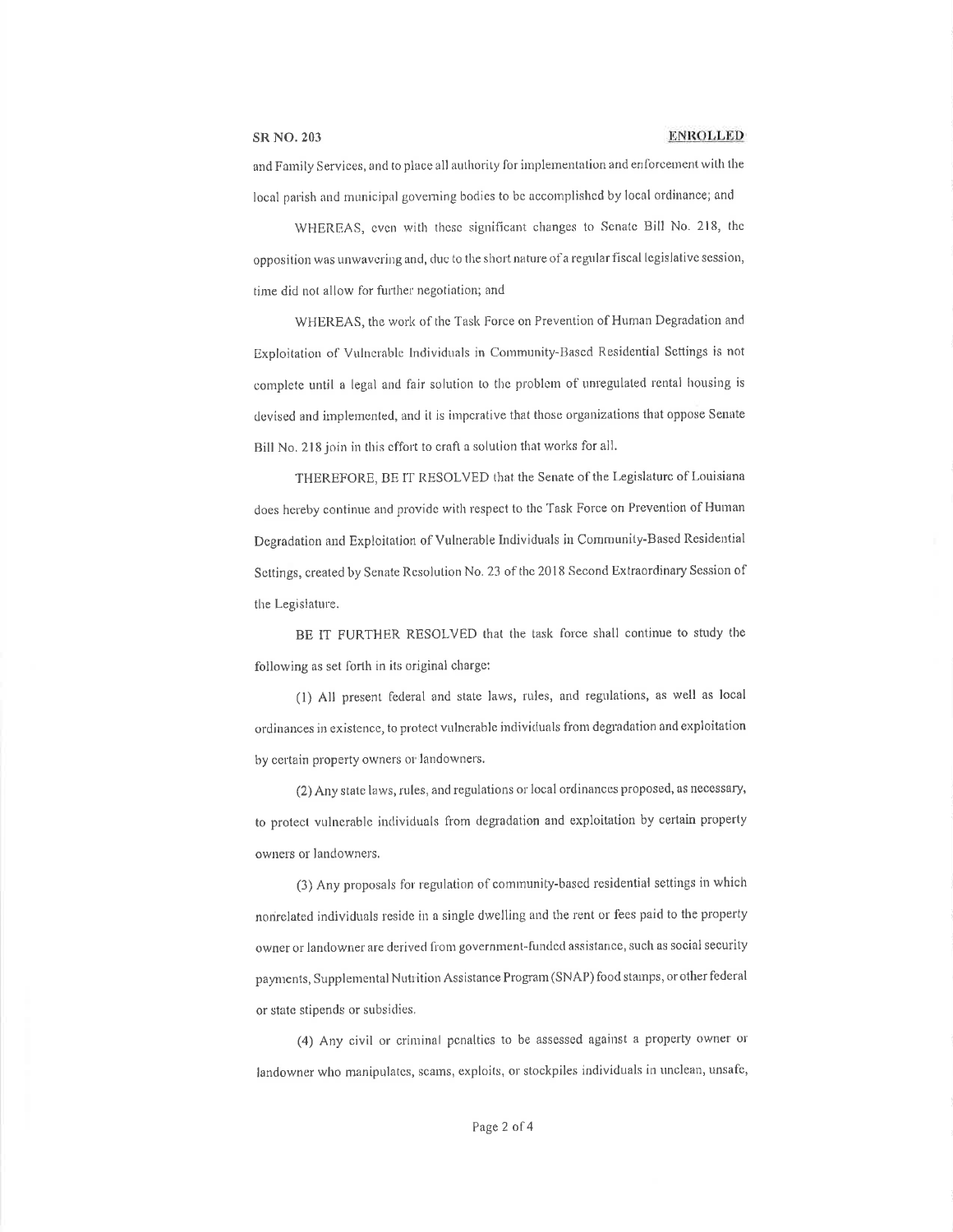# SR NO. 203 ENROLLED

overcrowded, and unhealthy community-based residential settings.

(5) Any transition or relocation plan for vulnerable individuals who reside in a community-based setting that is dcemed unclean, unsafe, overcrowded, and unhealthy.

(6) Any other recommendation deemed important by the task force to address this matter.

BE IT FURTHER RESOLVED that the original fifteen members of the task force continue with their service and shall be joined by the following five new members:

(1) The president of the Building Officials Association of Louisiana or his designee.

(2) The executive director of the Apartment Association of Louisiana, Inc. or his designee.

(3) The executive director of the Louisiana Home Builders Association of Louisiana or his designce.

(4) The exccutivc director ofthe Louisiana Housing Corporation or his designee,

(5) The executive director of the Greater New Orleans Fair Housing Action Center or his designee.

BE IT FURTHER RESOLVED that the task force shall convene, including its new members, on or before October 1, 2019, shall meet as often as is necessary to fulfill its mission, and shall subrnit a report, including a legislative proposal, to the Louisiana Senate on or before February 1, 2020.

BE IT FURTHER RESOLVED that the task force shall terminate on July 1, 2020.

BE IT FURTHER RESOLVED that a copy of this Resolution be transmitted to the secretary of the Louisiana Department of Health, the state health officer, the director of the health standards section within the Louisiana Departrnent of Health, thc director of the adult protective services section within the Louisiana Department of Health, the secretary of the Department of Children and Family Services, the attorney general, the state fire tnarshal, the executive director of the Louisiana Municipal Association, the executive director of the Police Jury Association of Louisiana, the executive director of the Advocacy Center of Louisiana, the executive director of the Louisiana Sheriffs' Association, the executive director of the Louisiana District Attorneys Association, the chairman of the Senate Committee on Health and Welfare, the executive director of the Governor's Office of Elderly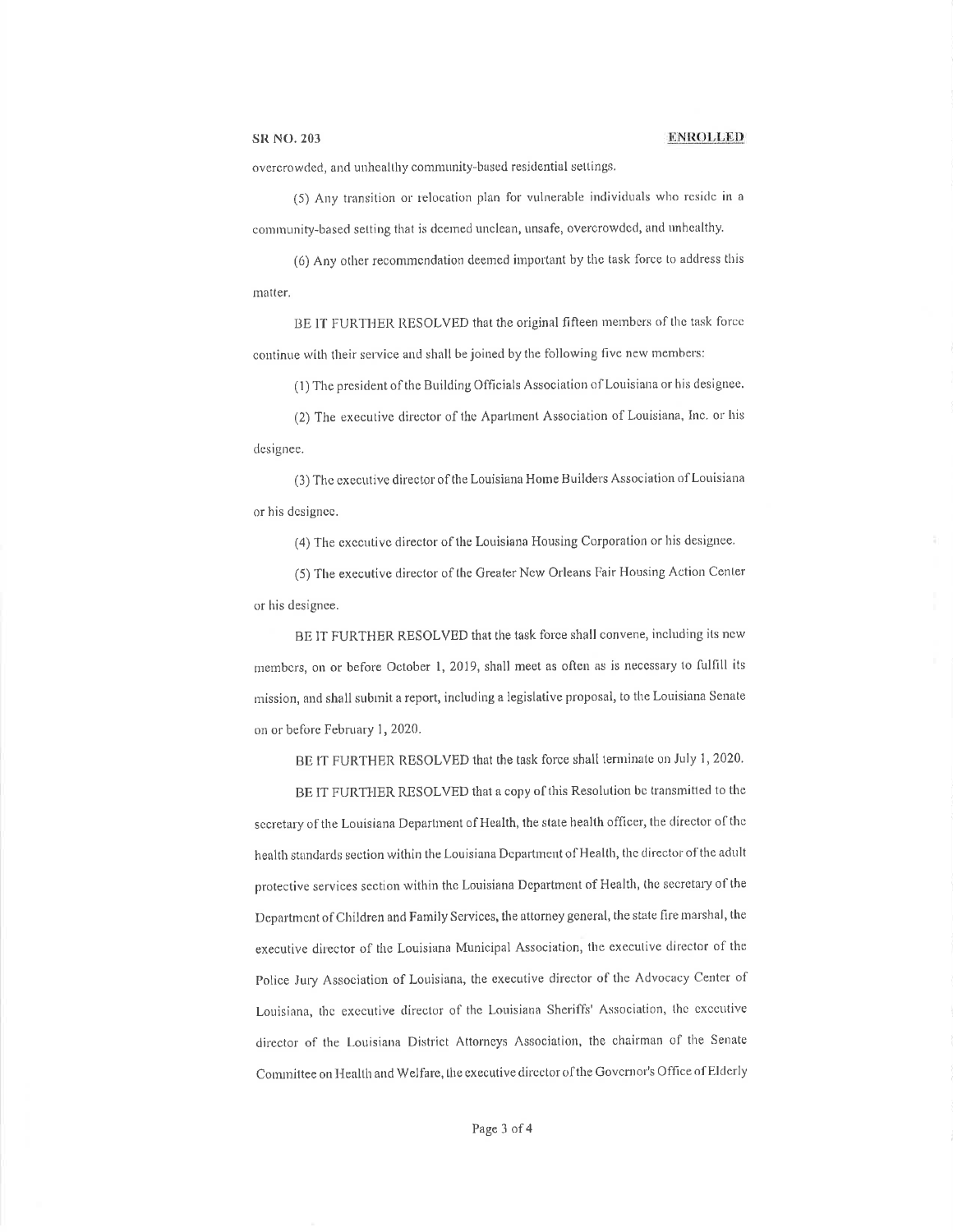# SRNO.203 ENRoLLED

 $\tilde{\omega}$ 

Aflfairs, the chairman of the Senate Comnittee on Judioiary C, the president of the Building Officials Association of Louisiana, the executive director of the Apartrnent Association of Louisiana, Inc., the execntive director of the Louisiana Home Builders Association of Louisiana, the executive director of the Louisiana Housing Corporation, and the executive director of the Greater New Orleans Fair Housing Action Center.

PRESIDENT OF THE SENATE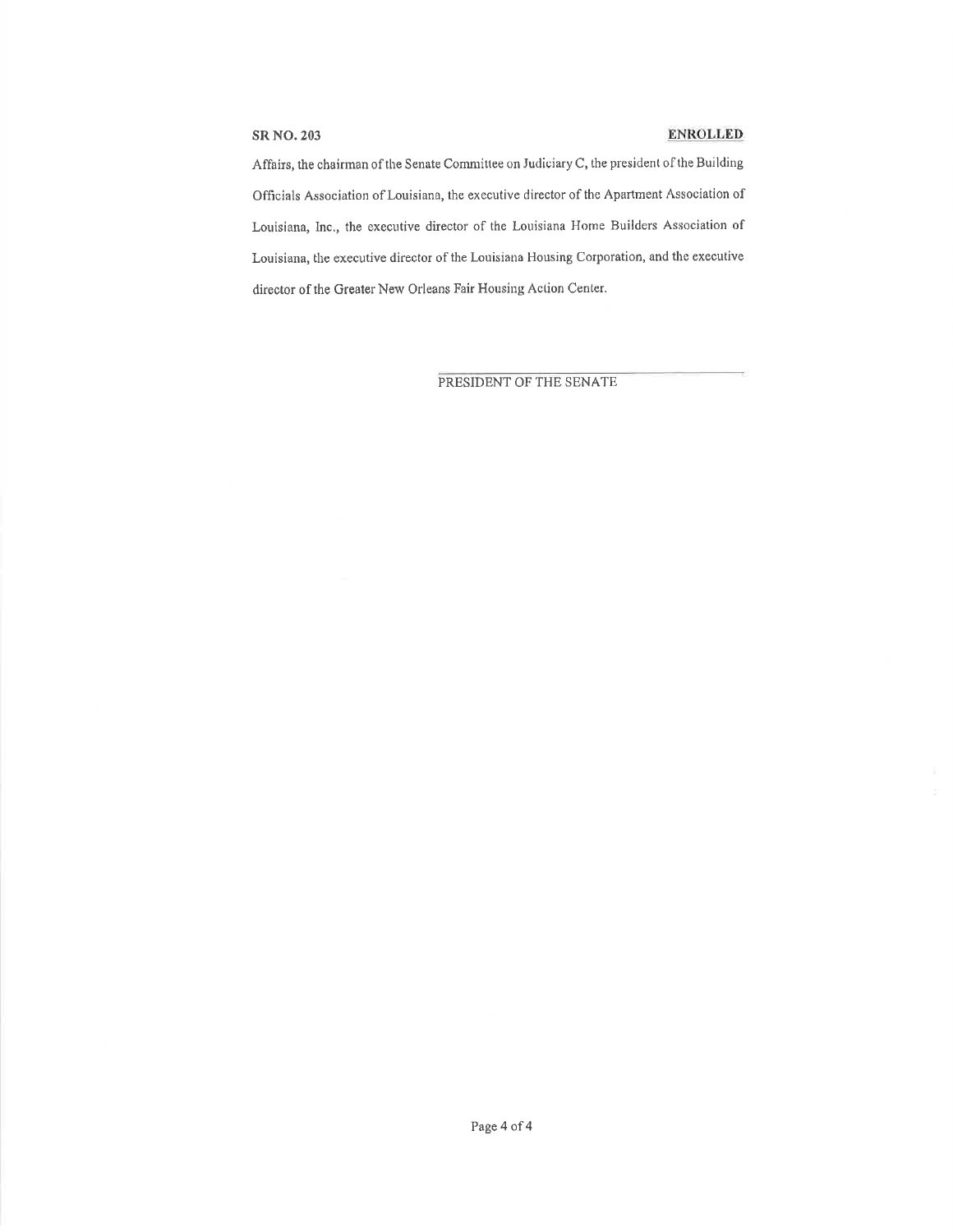# 2020 Second Extraordinary Session SENATE RESOLUTION NO, 52 BY SENATOR BARROW

# A RESOLUTION

To re-create and provide with respect to the Task Force on Prevention of Human Degradation and Exploitation of Vulnerable Individuals in Community-Based Residential Settings created by Senate Resolution No. 23 of the 2018 Second Extraordinary Session of the Legislature and continued by Senate Resolution 203 of the 2019 Regular Session of the Louisiana Legislature.

WHEREAS, through Senate Resolution No. 23 of the 2018 Second Extraordinary Session, the legislature formed a task force to study and make recommendations relative to current and proposed regulations necessary to protect nonrelated individnals residing in <sup>a</sup> single dwelling from a property owner or landlord who acts without regard to basic rights and rcsponsibilities owed to his tenants; and

WHEREAS, after months of research and numerous public mectings, Senate Bill No. 218 of the 2019 Regular Session of the Legislature was filed to establish a minimum standard for sharcd housing establishments, which included certain residency prohibitions that were suggested to be in violation of the Fair Housing Act, 42 USC 3601 et seq.; and

WHEREAS, in an effort to clarify that Senate Bill No. 218 was not intended to discriminate against any resident, it was amended in the Senate Committee on Health and Welfare to establish a rental housing registry and apply to all rental properties regardless of the unique characteristics of its residents; and

WHEREAS, this equal application to all rental properties drew insurmountable opposition from landlords and property owners who would be subject to the rental housing registry; and

WHEREAS, after meeting with the opposition and sincerely atternpting to address expressed concerns, Senate Bill No. 218 was amended on the Senate floor to limit the requiremcnt of thc rental housing registry to single-farnily dwellings that werc rentcd to four or more unrelated adults, to exempt apartments, complexes, and residential dwellings licensed by the Louisiana Department of Health and the Louisiana Department of Children

Page 1 of 3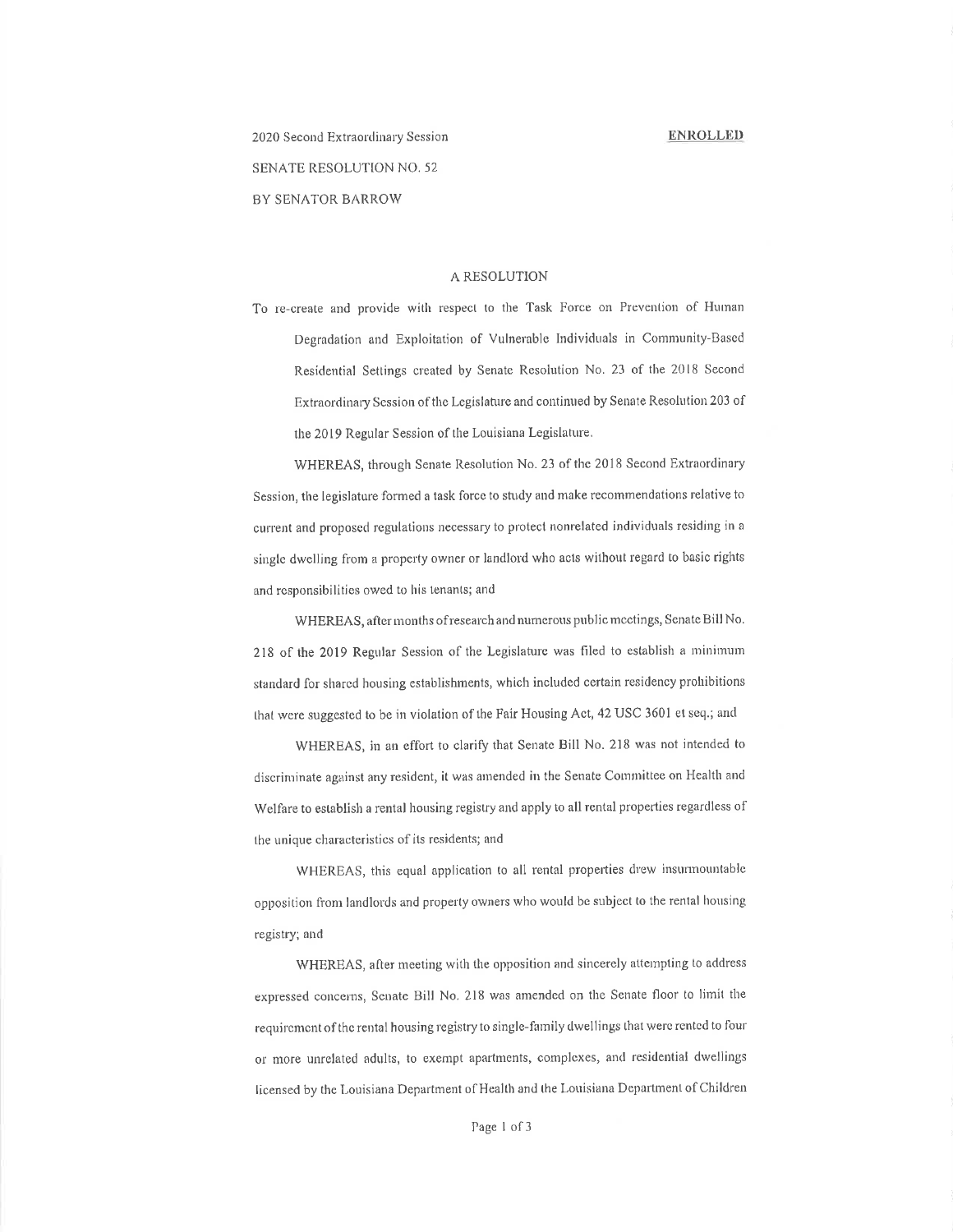# SR NO. 52 the SIR NOLLED SERVICE SERVICE SERVICE SERVICE SERVICE SERVICE SERVICE SERVICE SERVICE SERVICE SERVICE SERVICE SERVICE SERVICE SERVICE SERVICE SERVICE SERVICE SERVICE SERVICE SERVICE SERVICE SERVICE SERVICE SERVI

and Family Services, and to place all authority for implementation and enforcement with the parish and municipal governing bodics to be accomplished by local ordinance; and

WHEREAS, even with these significant changes to Senate Bill No. 218, the opposition was unwavering and, due to the short nature of a regular fiscal legislative session, time did not allow for further negotiation; and

WHEREAS, the work of the Task Force on Prevention of Human Degradation and Exploitation of Vulnerable Individuals in Community-Based Residential Settings is not complete until a legal and fair solution to the problem of unregulated rental housing is devised and implemented, and it is imperative that those organizations that oppose Senate Bill No. 218 join in this effort to craft a solution that works for all.

THEREFORE, BE IT RESOLVED that the Senate of the Legislature of Louisiana does hereby re-create and provide with respect to the Task Force on Prevention of Human Degradation and Exploitation of Vulnerable Individuals in Community-Based Residential Settings, created by Senate Resolution No. 23 of the 2018 Second Extraordinary Session of the Legislature and continued by Senate Resolution No. 203 of the 2019 Regular Session of the Legislature.

BE IT FURTHER RESOLVED that the task force shall continue to study the following as set forth in its original charge:

(l) All present federal and state laws, rulcs, ancl regulations, as well as local ordinances in existence, to protect vulnerable individuals from degradation and exploitation by certain property owners or landowners.

(2) Any state laws, rulcs, and rcgulations or local ordinances proposed, as necessary, to protect vulnerable individuals from degradation and exploitation by certain property owners or landowners.

(3) Any proposals for regulation of community-based residential settings in which nonrelated individuals reside in a single dwelling and the rent or fees paid to the property owner or landowner are derived from government-funded assistance, such as social security payments, Supplemental Nutrition Assistance Program (SNAP) food stamps, or other federal or statc stipends or subsidies.

(4) Any civil or criminal pcnalties to be assessed against a property owner or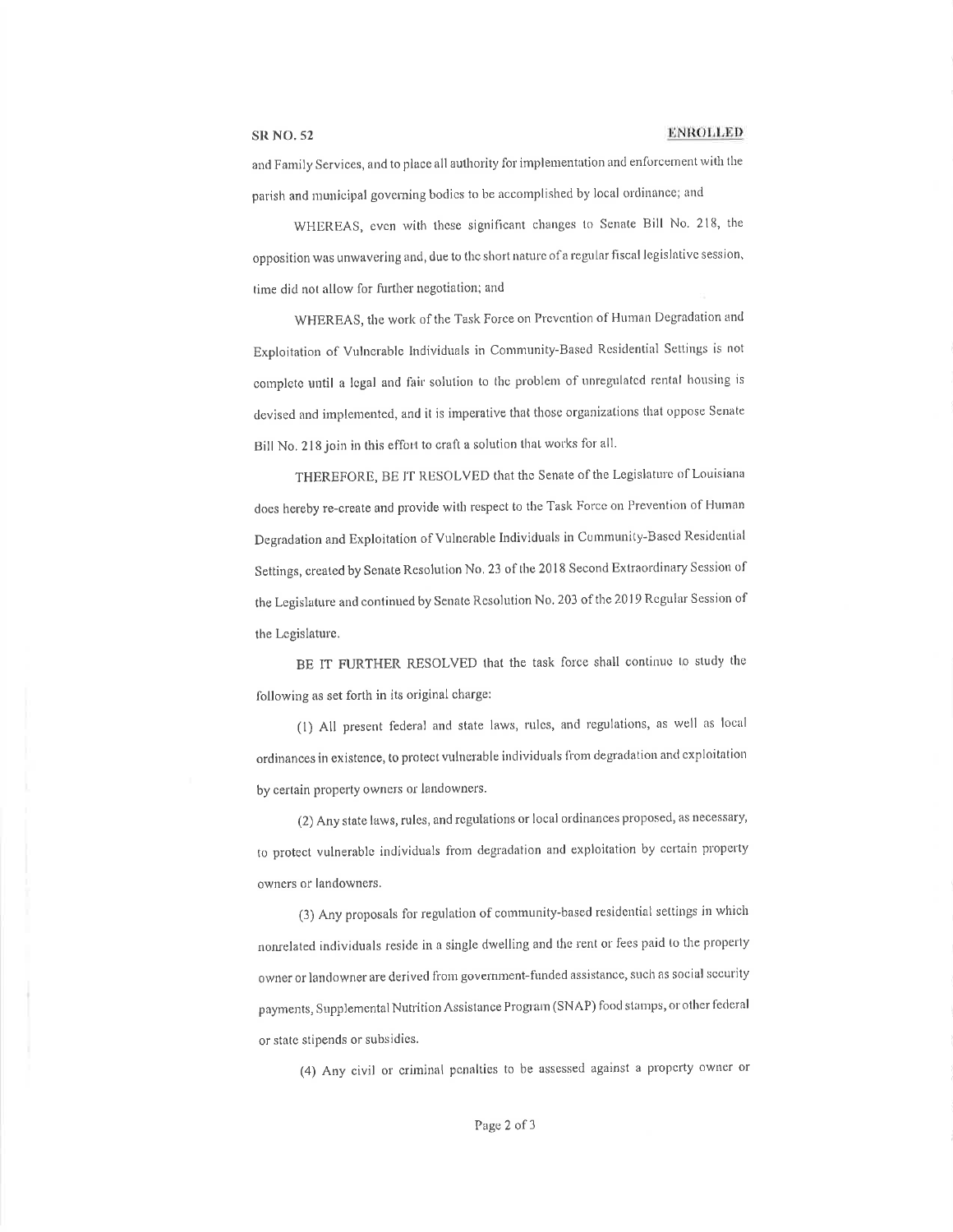# **SR NO. 52**

### **ENROLLED**

landowner who manipulates, scams, exploits, or stockpiles individuals in unclean, unsafe, overcrowded, and unhealthy community-based residential settings.

(5) Any transition or relocation plan for vulnerable individuals who reside in a community-based setting that is deemed unclean, unsafe, overcrowded, and unhealthy.

(6) Any other recommendation deemed important by the task force to address this matter.

BE IT FURTHER RESOLVED that the original members of the task force pursuant to Senate Resolution No. 23 of the 2018 Second Extraordinary Session and Senate Resolution No. 203 of the 2019 Regular Session continue with their service.

BE IT FURTHER RESOLVED that the task force shall convene and meet as often as is necessary to fulfill its mission, and shall submit a report, including any legislative proposal, to the Louisiana Senate on or before March 1, 2021.

BE IT FURTHER RESOLVED that the task force shall terminate on July 1, 2021.

BE IT FURTHER RESOLVED that a copy of this Resolution be transmitted to the secretary of the Louisiana Department of Health, the state health officer, the director of the health standards section within the Louisiana Department of Health, the director of the adult protective services section within the Louisiana Department of Health, the secretary of the Department of Children and Family Services, the attorney general, the state fire marshal, the executive director of the Louisiana Municipal Association, the executive director of the Police Jury Association of Louisiana, the executive director of the Advocacy Center of Louisiana, the executive director of the Louisiana Sheriffs' Association, the executive director of the Louisiana District Attorneys Association, the chairman of the Senate Committee on Health and Welfare, the executive director of the Governor's Office of Elderly Affairs, the chairman of the Senate Committee on Judiciary C, the president of the Building Officials Association of Louisiana, the executive director of the Apartment Association of Louisiana, Inc., the executive director of the Louisiana Home Builders Association of Louisiana, the executive director of the Louisiana Housing Corporation, and the executive director of the Greater New Orleans Fair Housing Action Center.

# PRESIDENT OF THE SENATE

Page 3 of 3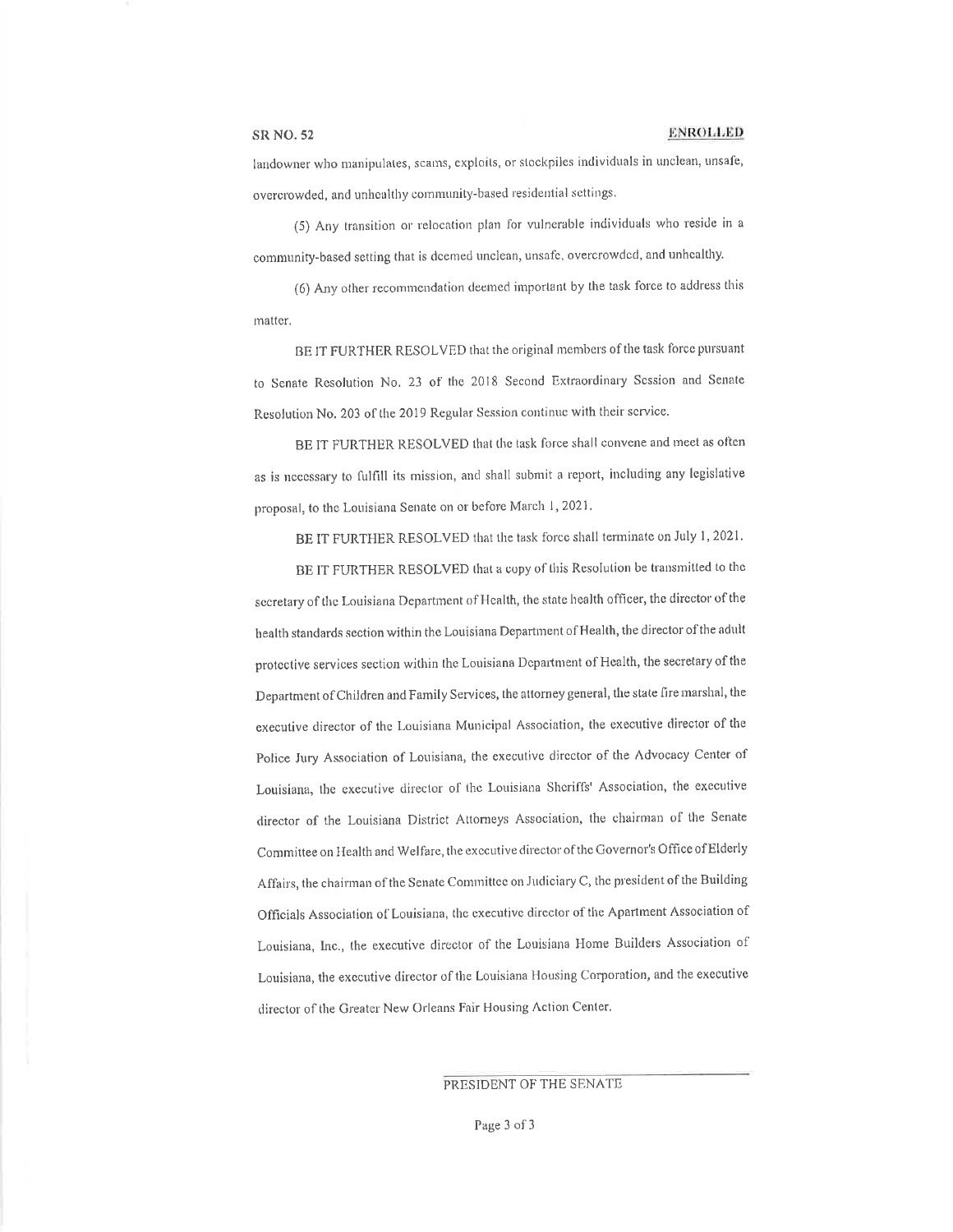2021 Rcgular Session SENATE RESOLUTION NO. I20 BY SENATOR BARROW

# A RESOLUTION

To continue the Task Force on Prevention of Human Degradation and Exploitation of Vulnerable Individuals in Community-Based Residcntial Settings.

WHEREAS, through Senate Resolution No. 23 of the 2018 Second Extraordinary Session, the Senate formed a task force to study and make recommendations relative to current and proposed regulations necessary to protect nonrelated individuals residing in a single dwelling from a property owner or landtord who acts without regard to basic rights and responsibilities owed to his tenants; aud

WHEREAS, after months of research and numerous public meetings, Senate Bill No. 218 of the 2019 Regular Session of the Legislature was filed to establish a minimum standard for shated housing establishments, which included certain residency prohibitions that were suggested to be in violation of the Fair Housing Act, 42 USC 3601 et seq,; and

WHEREAS, in an effort to clarify that Senate Bill No. 218 was not intended to discriminate against any resident, it was amended in the Senate Committee on Health and Welfare to establish a rental housing registry and apply to all rental properties regardless of the unique characteristics of its residents; and

WHEREAS, this equal application to all rental properties drew insurmountable opposition from landlords and property owners who would be subject to the rental housing registry; and

WHEREAS, after meeting with the opposition and sincerely attempting to address expressed concerns, Senate Bill No. 218 was amended on the Senate floor to limit the requirement of the rental housing registry to single-family dwellings that were rented to four or more unrelated adults, to exempt apartments, complexes, and residential dwellings licensed by the Louisiana Dcpanrnent of Hcalth and the Louisiana Department of Children and Family Services, and to place all authority for implementation and enforcement with the parish and municipal governing bodies to be accomplished by local ordinance; and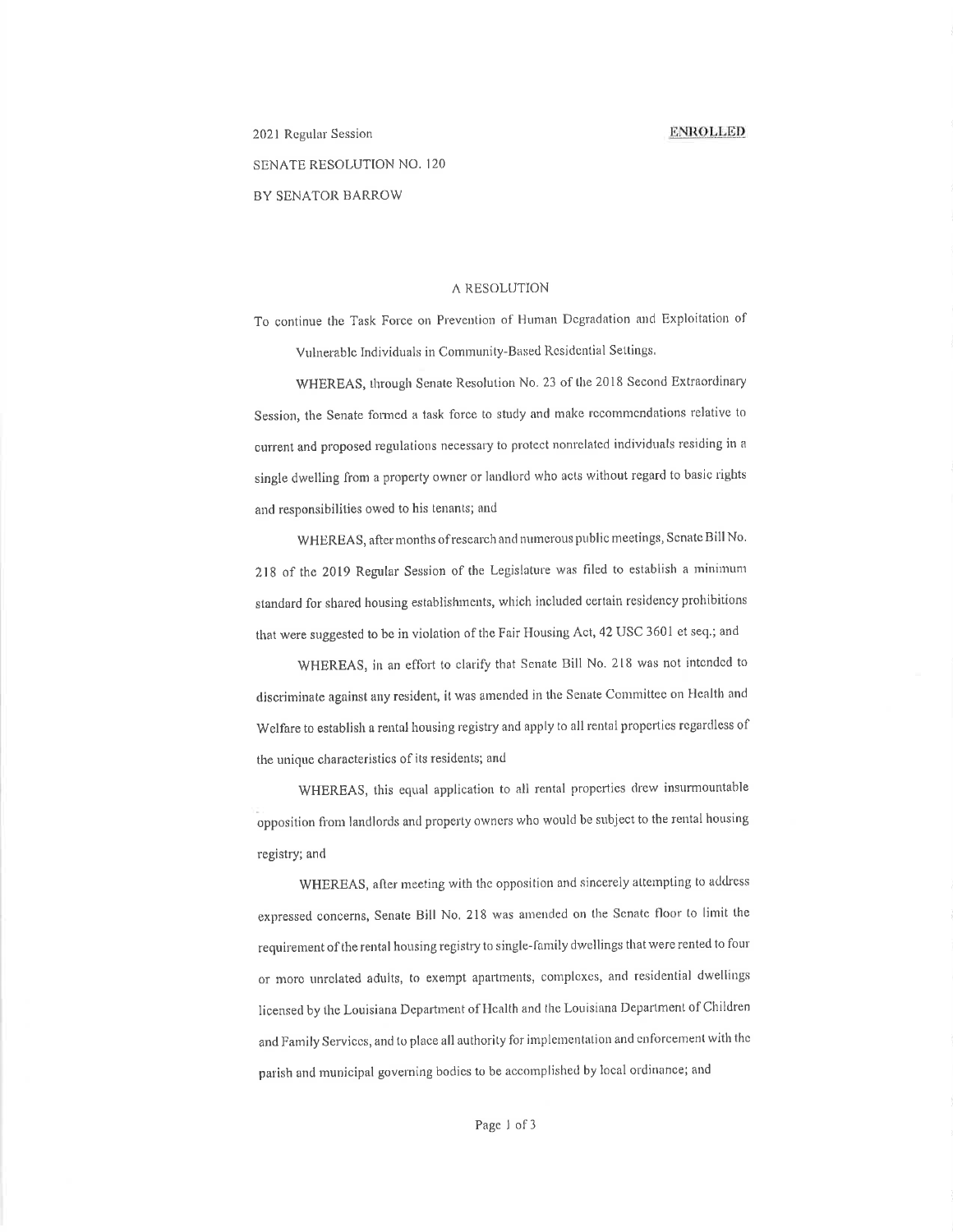WHEREAS, even with these significant changes to Senate Bill No. 218, the opposition was unwavering, and due to the short nature of a regular fiscal legislative session, time did not allow for further negotiation; and

WHEREAS, the Task Force on Prevention of Human Degradation and Exploitation of Vulnerable Individuals in Community-Based Residential Settings was continued and otherwise provided for by Senate Resolution No. 203 of the 2019 Regular Session of the Legislature and recreated by Senate Resolution No. 52 of the 2020 Second Extraordinary Session of the Legislature and seeks to conclude the study and make recommendations to the Senate with a legal and fair solution that works for all to the problem of unregulated rental housing.

THEREFORE, BE IT RESOLVED that the Senate of the Legislature of Louisiana does hereby continue and provide with respect to the Task Force on Prevention of Human Degradation and Exploitation of Vulnerable Individuals in Community-Based Residential Settings created by Senate Resolution No. 23 of the 2018 Second Extraordinary Session of the Legislature, continued by Senate Resolution No. 203 of the 2019 Regular Session of the Legislature, and recreated by Senate Resolution No. 52 of the 2020 Second Extraordinary Session of the Legislature.

BE IT FURTHER RESOLVED that the task force shall continue to study the following as set forth in its original charge:

(1) All present federal and state laws, rules, and regulations, as well as local ordinances in existence, to protect vulnerable individuals from degradation and exploitation by certain property owners or landowners.

(2) Any state laws, rules, and regulations or local ordinances proposed, as necessary, to protect vulnerable individuals from degradation and exploitation by certain property owners or landowners.

(3) Any proposals for regulation of community-based residential settings in which nonrelated individuals reside in a single dwelling and the rent or fees paid to the property owner or landowner are derived from government-funded assistance, such as social security payments, Supplemental Nutrition Assistance Program (SNAP) food stamps, or other federal or state stipends or subsidies.